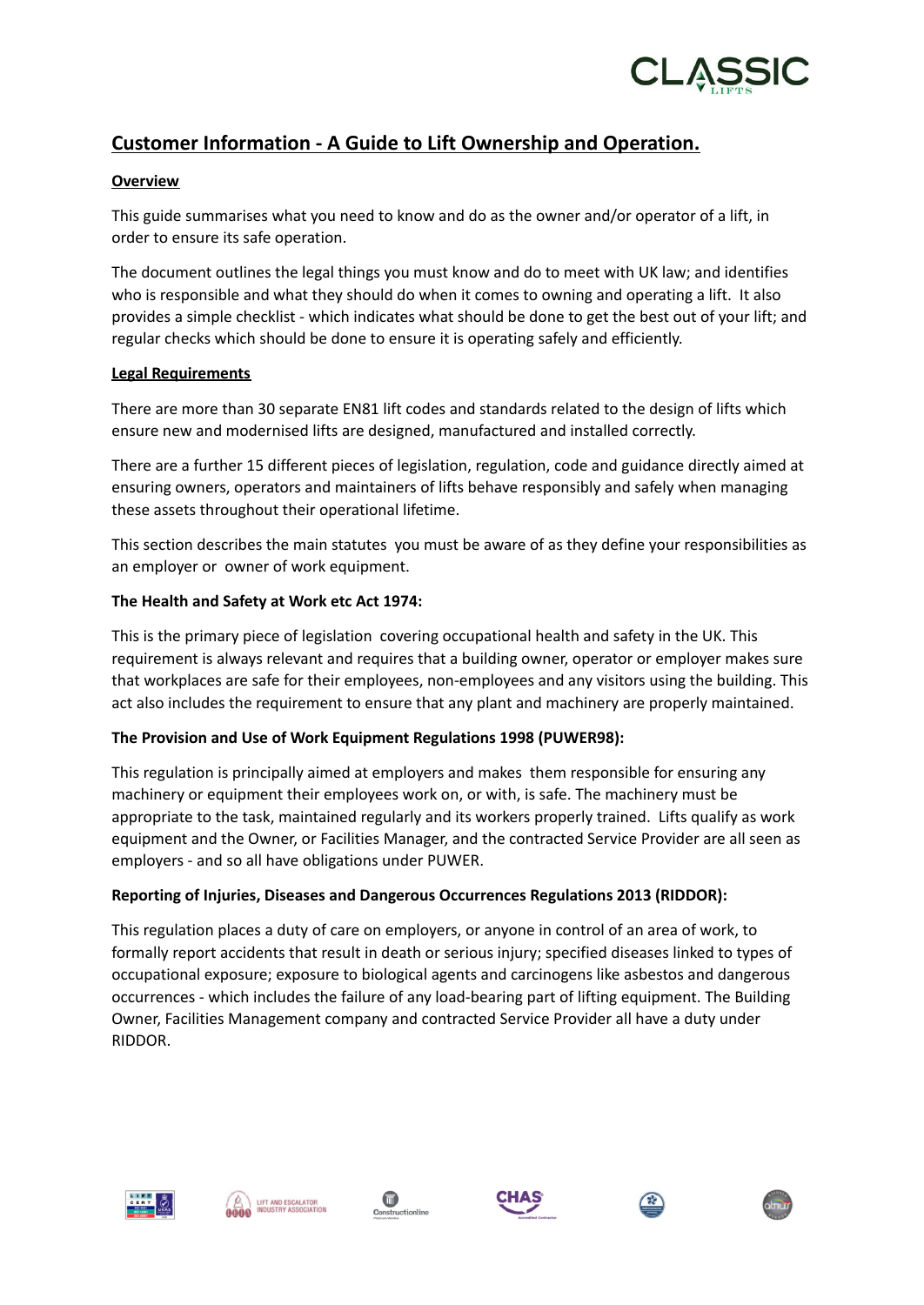

## **The Lifting Operations and Lift Equipment Regulations 1998 (LOLER):**

LOLER is relevant to anyone who owns, operates or has control over lifting equipment, including passenger carrying lifts. This applies to any organisation whose employees use the lifting equipment, whether they own it or not. Again the Building Owner, Facilities Management Company and Service Provider are all included within its jurisdiction. Where any lift is used to move people throughout a building, the LOLER regulations stipulate that they should have a regular (usually a minimum of twice per year) and thorough examination by a competent person. Insurance inspectors are normally deemed as a competent person - but other specialists also meet this requirement.

## **The Safety Assessment Federation (SAFed):**

SAFed is not a statutory or legal requirement, but a trade association for the independent engineering and certification industry. A competent person carrying out the regular, thorough examination can request that supplementary tests (as defined by SAFed) should be conducted where they have particular concerns. The SAFed guidelines to supplementary tests are supported by the Health and Safety Executive (HSE) and the UK Lift Industry Association (LEIA).

## **Who's Responsible?**

There are often several different parties involved in the ownership and operation of lifts. This section outlines who the main parties are, and what responsibilities each have, as sometimes it can be difficult to understand who is responsible for what.

#### **The Building Owner:**

As the owner of the building, you are the owner of all plant and equipment - including any lifts in the building. UK Legislation identifies you as the Duty Holder by default, which means you are responsible for the safe and suitable operation and use of the lifts; and for their receiving regular maintenance. You may choose to employ a Facilities Manager or similar function to act as the Duty Holder on your behalf, in which case they take on the responsibilities of that role. In residential buildings, a Resident's Association may be appointed as the Duty Holder, again assuming this responsibility.

In addition to employing a Facilities Manager or Service Provider, you may appoint a Lift Consultant. The Lift Consultant is often employed to help manage the activities of the Service Provider; but also provide longer term, strategic advice about the lift's lifecycle. The Lift Consultant has an obligation to provide safe, unbiased advice but their involvement does not absolve the Owner, Duty Holder, Facilities Manager or the Service Provider of their statutory responsibilities.

Appointing a company or individual as the Duty Holder means you become an Employer, and therefore will have a duty of care under the Health and Safety at Work Act, PUWER, LOLER and RIDDOR.

#### **The Facilities Manager:**

Being employed typically by the Owner, you are appointed to manage the day-to-day operation of the building, including the lifts. This means legislation identifies you as the Duty Holder responsible for ensuring the safety of the lift; and applies both for those who travel in it and those who work on











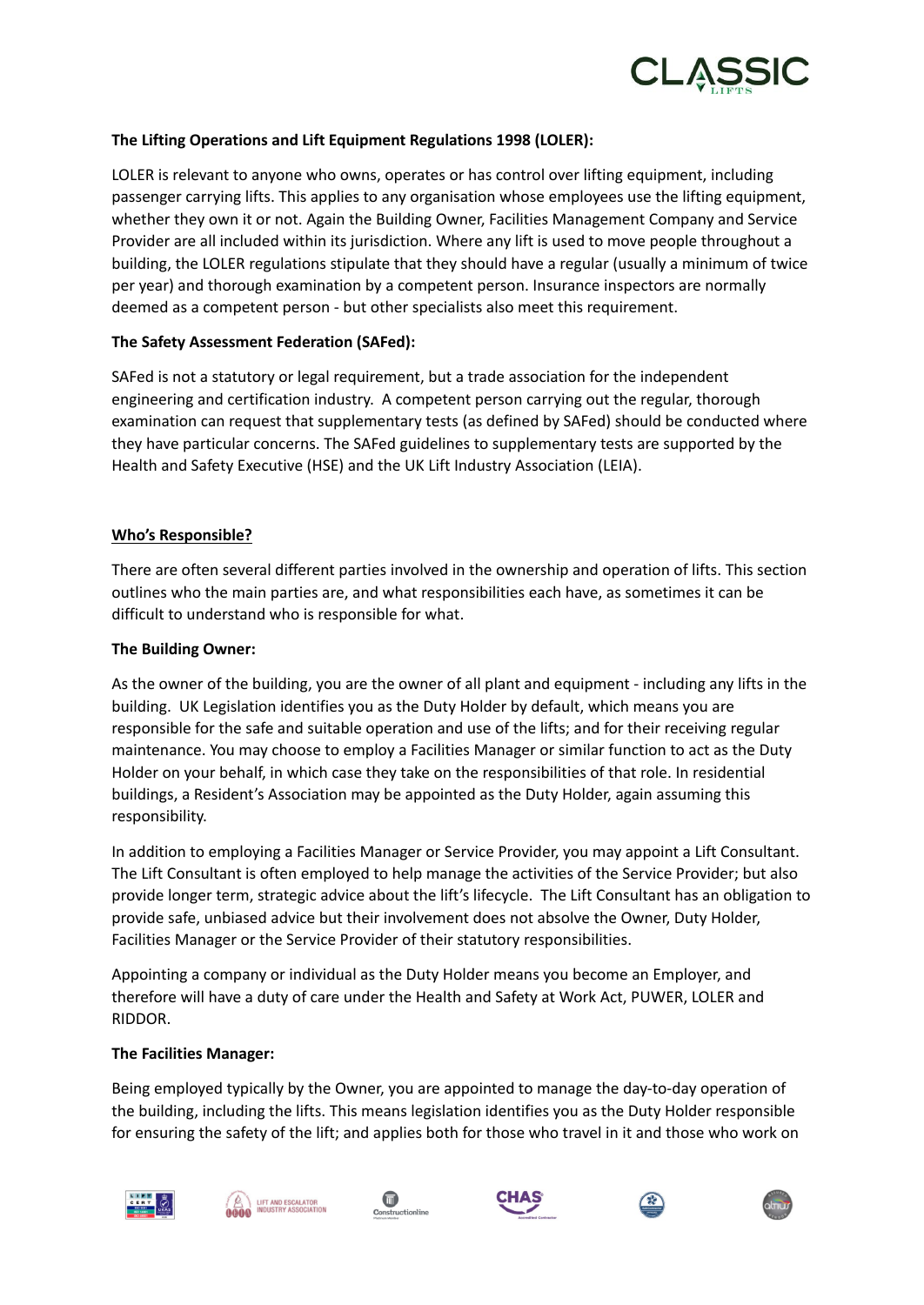

it. It is normal practice to appoint and manage a specialist lift Service Provider to maintain the lift regularly and repair it when it breaks down. The Safety Assessment Federation (SAFed) recommends you keep evidence of the Service Provider's work. These records should provide reports on the lift's regular maintenance work; any breakdowns attended or repairs conducted; and all the thorough examinations completed. This reporting is important because safety authorities like the HSE may require these records to explain how you have discharged your responsibility as Duty Holder. Through appointing a Service Provider you automatically become an Employer; and therefore, like the Owner, you will have a Duty of Care under the Health and Safety at Work Act, PUWER, LOLER and RIDDOR

# **The Service Provider:**

The Lift Service Provider is typically employed by the Owner, or their Facilities Manager, to maintain the lift and ensure it operates safely and correctly. Service Agreements may also include obligations to respond to breakdowns; provide spare parts; work outside normal office hours or to be measured against Key Performance Indicators. The Service Provider must ensure that your engineers are qualified to work on lifts; that they do it safely and will never put the lift-users at risk. You must maintain records and provide evidence of regular service visits, breakdowns, repairs and full examinations - and provide these to your Employer. The requirements of the Health and Safety at Work Act, PUWER, LOLER and RIDDOR also apply to you; as do the specific lift codes and the terms of your contract.

## **Simple Lift Checklist**

These checks can be easily conducted from within the building. *Do Not Attempt To Access the Pit, Car Top or Machine Room unless fully qualified or under the supervision of a qualified, competent person.*

Inside Lift Car: -

- Condition of the interior finishes
- Car lighting is operational and light level is suitably bright
- Emergency telephone operates correctly your location is correctly identified and voice announcement is audible
- Car buttons are in good condition; operate and illuminate when pressed
- Lift indicator screen illuminates and displays correct information
- Lift moves smoothly,quietly and levels accurately
- Doors operate smoothly and safety edge or detector works correctly
- No excessive gaps between doors and architrave
- If Lift has Fireman's operation does this operate correctly?

On each Landing check: -

- Condition of the landing doors and architraves
- No excessive gap between landing doors and architrave
- Landing push button in good condition; operates and illuminates when pressed
- Landing indicator illuminates and displays the right information and car arrival chime, gong or announcement is audible